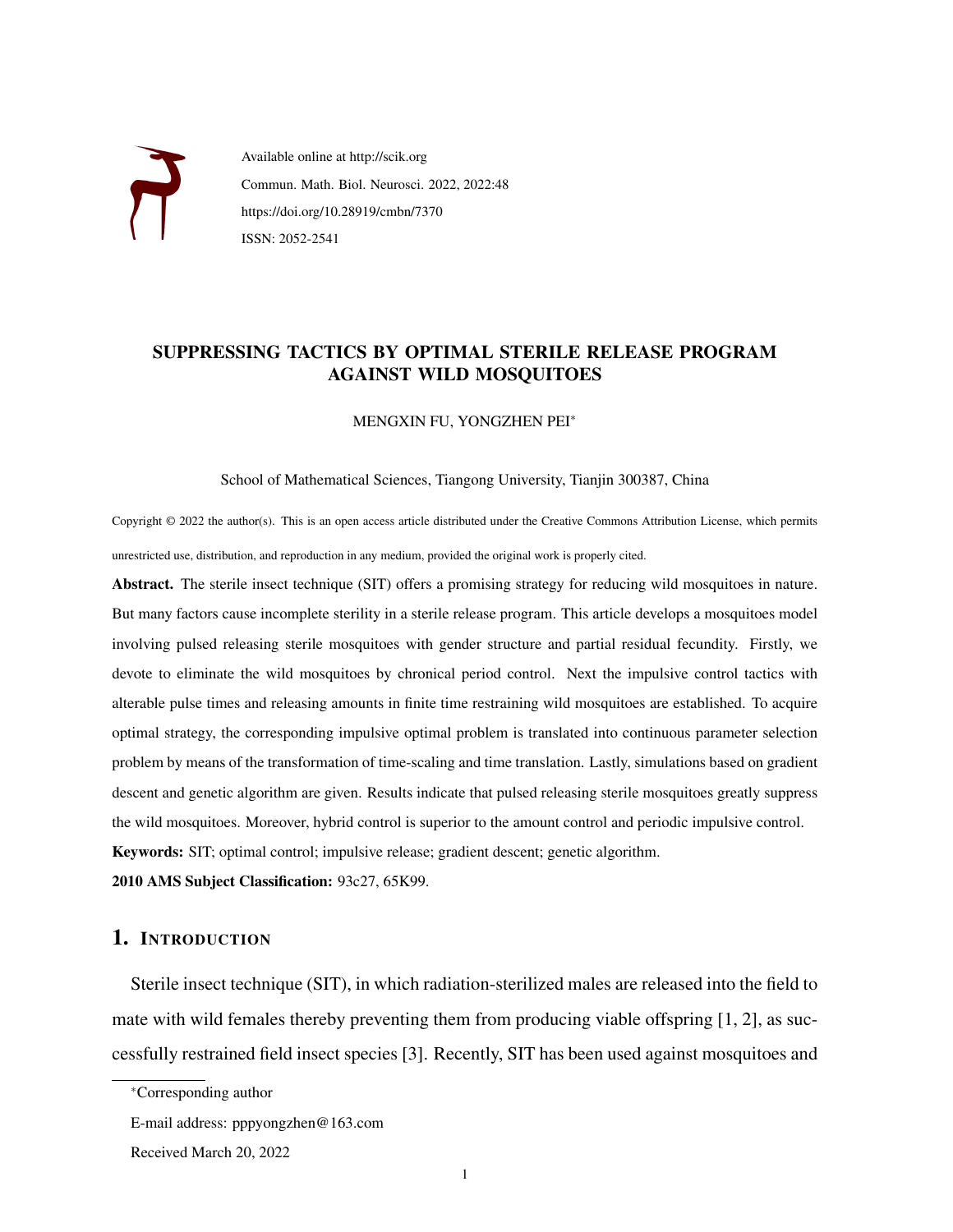#### 2 MENGXIN FU, YONGZHEN PEI

the corresponding mathematical model are formulated to simulate the evolution of mosquitoes [\[4,](#page-12-3) [5,](#page-12-4) [6,](#page-13-0) [7,](#page-13-1) [8\]](#page-13-2). In these models, the released sterile males are suppose to be 100% sterile. Practically, complete sterilization cannot be achieved for some objectiv reasons (technical problems, such as lower irradiation doses, environmental conditions or others) [\[9\]](#page-13-3). So it is essential to study partial sterility in the control process.

Inspired by a Aedes albopictus model with the partial residual fecundity [\[1,](#page-12-0) [10,](#page-13-4) [11\]](#page-13-5), we firstly study the perennial and periodic impulsive releasing sterile males strategy. Then due to the high cost of breeding and experimenting with mosquitoes in captivity, we research the short-term and optimal impulsive releasing tactics. Denoting by  $M(t)$  the wild male, by  $F(t)$  female, and by *S*(*t*) sterile male, P.A. Bliman in [\[1\]](#page-12-0) proposed SIT models as following

<span id="page-1-0"></span>(1)  

$$
\begin{cases}\n\frac{dM(t)}{dt} = r\rho \frac{F(t)(M(t) + \varepsilon \gamma S(t))}{M(t) + \gamma S(t)} e^{-\beta (M(t) + F(t))} - \mu_M M(t), \\
\frac{dF(t)}{dt} = (1 - r)\rho \frac{F(t)(M(t) + \varepsilon \gamma S(t))}{M(t) + \gamma S(t)} e^{-\beta (M(t) + F(t))} - \mu_F F(t), \\
\frac{dS(t)}{dt} = \Lambda - \mu_S S(t)\n\end{cases}
$$

where  $\mu_M$ ,  $\mu_F$  and  $\mu_S$  represent mortalities of  $M(t)$ ,  $F(t)$  and  $S(t)$ , respectively. *r* is the sex ratio;  $ρ$  is the average number of eggs laid per female mosquito per day;  $Λ$  is the sustained release of sterile males;  $\beta$  is the competitive effect between the mosquitoes;  $\varepsilon$  is the residual fertility with  $0 \le \varepsilon < 1$  and  $\varepsilon = 0$  meaning the complete sterility;  $\gamma$  is the competitiveness index of sterile males with  $0 < \gamma \le 1$  while  $\gamma = 1$  meaning sterile males have the equally competitive with wild males.

Considering the basic number of offspring for both female and male populations, i.e. the average number of wild offspring that a mosquito produce per day, we obtain

(2) 
$$
\mathcal{N}_F := \frac{(1-r)\rho}{\mu_F}, \ \mathcal{N}_M := \frac{r\rho}{\mu_M}.
$$

The outline of the paper is organized as follows. In Section 2, the wild mosquitoes control model with periodic pulse releasing sterile males are established and analysed; In Section 3, the wild mosquitoes control model with alterable pulse times and releasing amounts are built and the corresponding impulsive optimal problem are constituted and translated into continuous parameter selection problem; In Section 4, simulations and optimal control strategies based on gradient descent and genetic algorithm are given; Finally, a simple conclusion is list.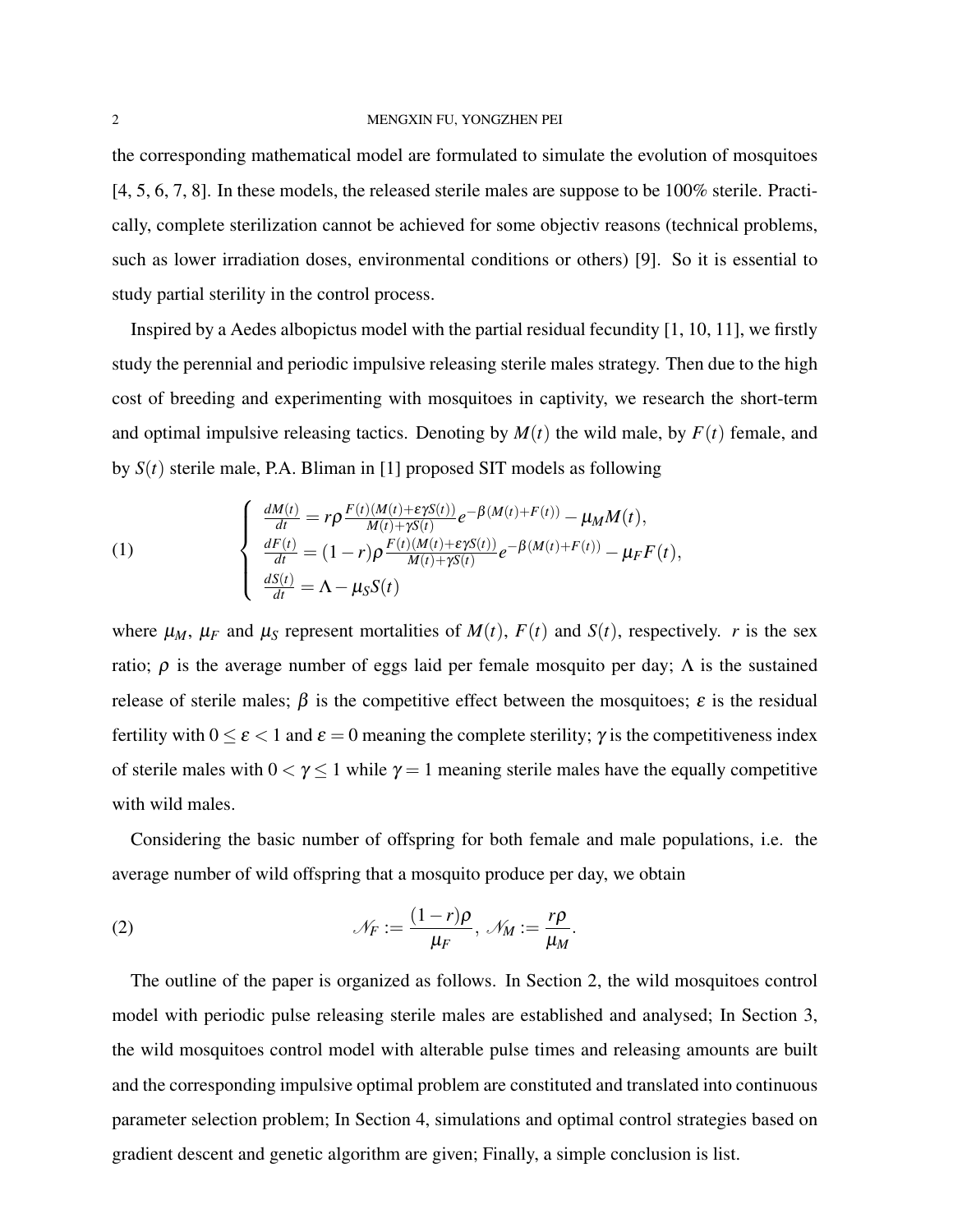### 2. MODEL WITH PERIODIC PULSE CONTROLS

<span id="page-2-0"></span>In the above model [\(1\)](#page-1-0), converting continuous releases into pulsed releases leads to a new interaction model for mosquito populations in terms of sex structure:

(3)  

$$
\begin{cases}\n\frac{dM(t)}{dt} = r\rho \frac{F(t)(M(t) + \varepsilon \gamma S(t))}{M(t) + \gamma S(t)} e^{-\beta (M(t) + F(t))} - \mu_M M(t), \\
\frac{dF(t)}{dt} = (1 - r)\rho \frac{F(t)(M(t) + \varepsilon \gamma S(t))}{M(t) + \gamma S(t)} e^{-\beta (M(t) + F(t))} - \mu_F F(t), \\
\frac{dS(t)}{dt} = -\mu_S S(t), \\
S(i\tau^+) = S(i\tau) + \Lambda, t = i\tau, i = 1, 2, \cdots\n\end{cases} t \neq i\tau, t \in (0, T]
$$

where  $M(0) = M^0, F(0) = F^0, S(0) = S^0$ . Suppose that  $\tau$  and  $\Lambda$  denote the period and amount of releasing sterile male mosquitoes, respectively.

Let  $X(t) = (M(t), F(t), S(t))^T$  is an arbitrary solution of [\(3\)](#page-2-0). Then  $X(t)$  is continuous between every two adjacent pulses and  $X(i\tau^+) = \lim_{\epsilon \to 0} X(i\tau + \epsilon)(\epsilon > 0)$  exists. Thus, for the smooth characteristics of the functions in the first three equations, the existence and uniqueness of the solution of [\(3\)](#page-2-0) are guaranteed. Referring to [\[1,](#page-12-0) [7\]](#page-13-1), we infer to the positivity and boundedness of the solution of system [\(3\)](#page-2-0), as well as the existence and global asymptotic stability of bounded periodic solutions of the system [\(3\)](#page-2-0).

**Theorem 2.1** *The solution*  $X(t)$  *of the system [\(3\)](#page-2-0)* with non-negative initial conditions is always *non-negative, and there exists a constant*  $K > 0$  *such that each component of*  $X(t)$  *is less than K for*  $t \geq 0$ *.* 

Theorem 2.2 *System [\(3\)](#page-2-0) has a wild mosquito population-eradication periodic solution*  $(0,0,\tilde{S}(t))$  *being locally asymptotically stable where*  $\tilde{S}(0) = \Lambda/(1-e^{-\mu_S \tau})$  *and* 

(4) 
$$
\widetilde{S}(t) = \widetilde{S}(0)e^{-\mu_S(t-i\tau)}, \ t \in (i\tau, (i+1)\tau], i = 0, 1, 2, \cdots
$$

Theorem 2.3 *Assume that*

$$
\Lambda > \Lambda_{crit} \triangleq \frac{2(cosh(\mu_S \tau) - 1)}{\tau \mu_S} \frac{(1 - \varepsilon) \mathcal{N}_F}{\gamma (1 - \varepsilon \mathcal{N}_F) e \beta}
$$

*then the wild mosquito population-eradication periodic solution*  $(0,0,\tilde{S}(t))$  *of system* [\(3\)](#page-2-0) *is globally asymptotically stable.*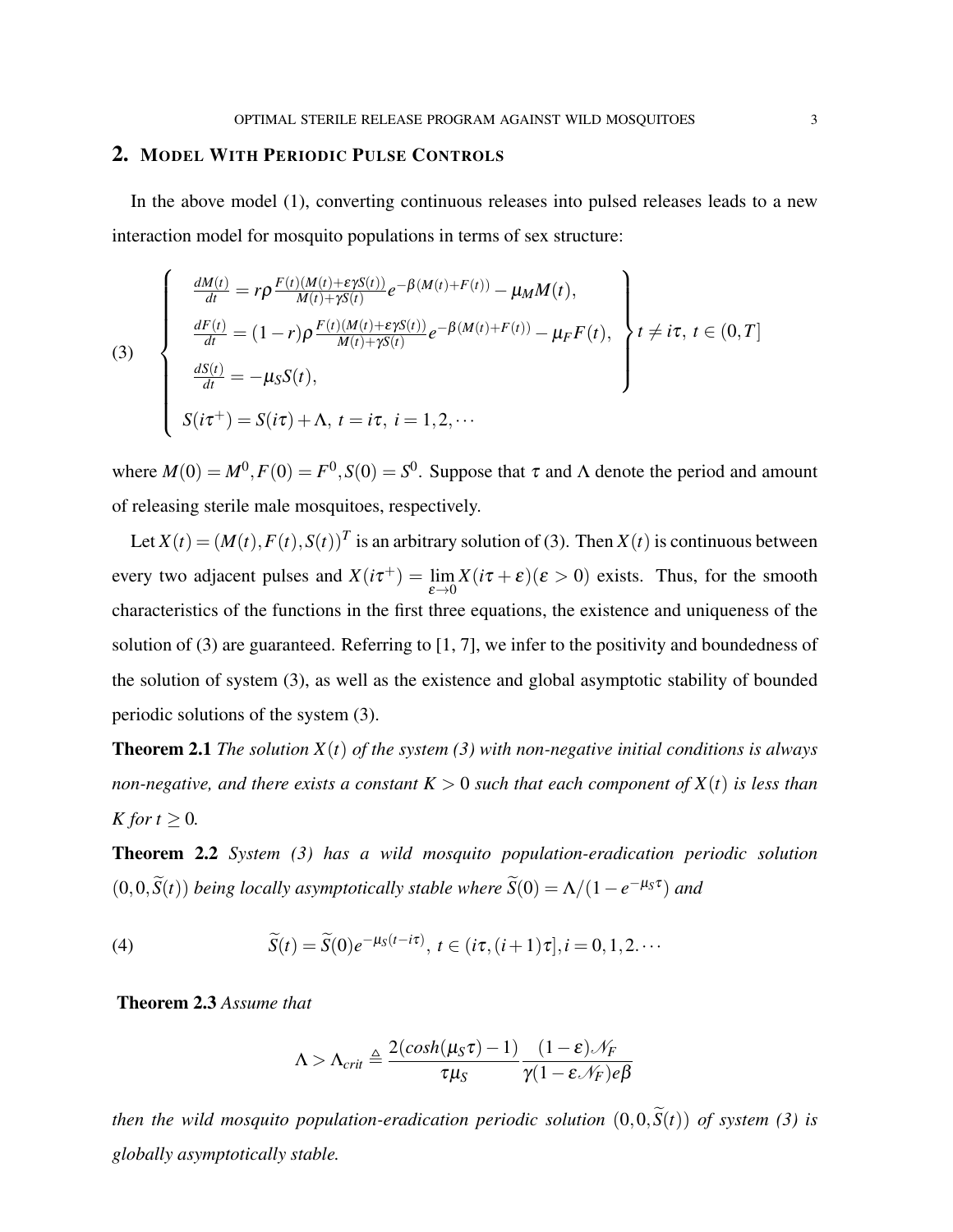Theorem 2.3 provides a control tactics to eliminate the wild mosquitoes by chronical and periodic releasing.

### 3. OPTIMAL MOSQUITOES CONTROL BY IMPULSIVE RELEASING STERILE MALES

The stable wild mosquito population-eradication periodic solution means that the sterile males can suppress effectively wild mosquitos under impulsive controls. However, we have not considered the cost of various controls which is an important problem in practice. Hence, we devote this section to minimizing the amount of wild mosquitos at the terminal time with minimum control cost against fertile mosquitoes by impulsive releasing sterile mosquitoes. The optimal control problem can be solved by the time-scale conversion technology, that is, the time range is divided into several sub-intervals [\[12\]](#page-13-6). Then, the original switching time point is converted into the pre-fixed switching time point of the extended system. Therefore, the optimal problem is the same as the optimal parameter selection [\[13\]](#page-13-7).

Assume that the amount of sterile males  $\Lambda_i$  is released at  $t_i$  in finite time  $[0,T]$  for  $i =$ 1,2,···*n*−1. Then we optimize the releasing time and amount of sterile insects which is called hybrid control strategy. Taking the releasing interval and the amount as controlled variables to be controlled, then a finite-time control system is proposed as follows

<span id="page-3-0"></span>(5)  
\n
$$
\begin{cases}\n\frac{dM(t)}{dt} = r\rho \frac{F(t)(M(t) + \varepsilon\gamma S(t))}{M(t) + \gamma S(t)} e^{-\beta(M(t) + F(t))} - \mu_M M(t), \\
\frac{dF(t)}{dt} = (1 - r)\rho \frac{F(t)(M(t) + \varepsilon\gamma S(t))}{M(t) + \gamma S(t)} e^{-\beta(M(t) + F(t))} - \mu_F F(t), \\
\frac{dS(t)}{dt} = -\mu_S S(t), \\
S(t_i^+) = S(t_i) + \Lambda_i, t = t_i, i = 1, ..., n - 1,\n\end{cases} t \neq t_i, t \in (0, T],
$$

<span id="page-3-1"></span>with initial conditions

(6) 
$$
M(0) = M^{0}, F(0) = F^{0}, S(0) = S^{0},
$$

<span id="page-3-2"></span>Here  $S(t_i^+) = \lim_{h \to 0}$  $\lim_{\varepsilon \to 0^+} S(t_i + \varepsilon)$ , and *T* is terminal time. Let  $t_i - t_{i-1} = \tau_i$ . Assume that releasing time  $t_i$  and amount of the sterile insect  $\Lambda_i$  satisfies:

(7) 
$$
0 = t_0 \le t_1 \le \dots \le t_{n-1} \le t_n = T,
$$

$$
c_i \le \tau_i \le d_i, i = 1, ..., n, \sum_{i=1}^n \tau_i = T,
$$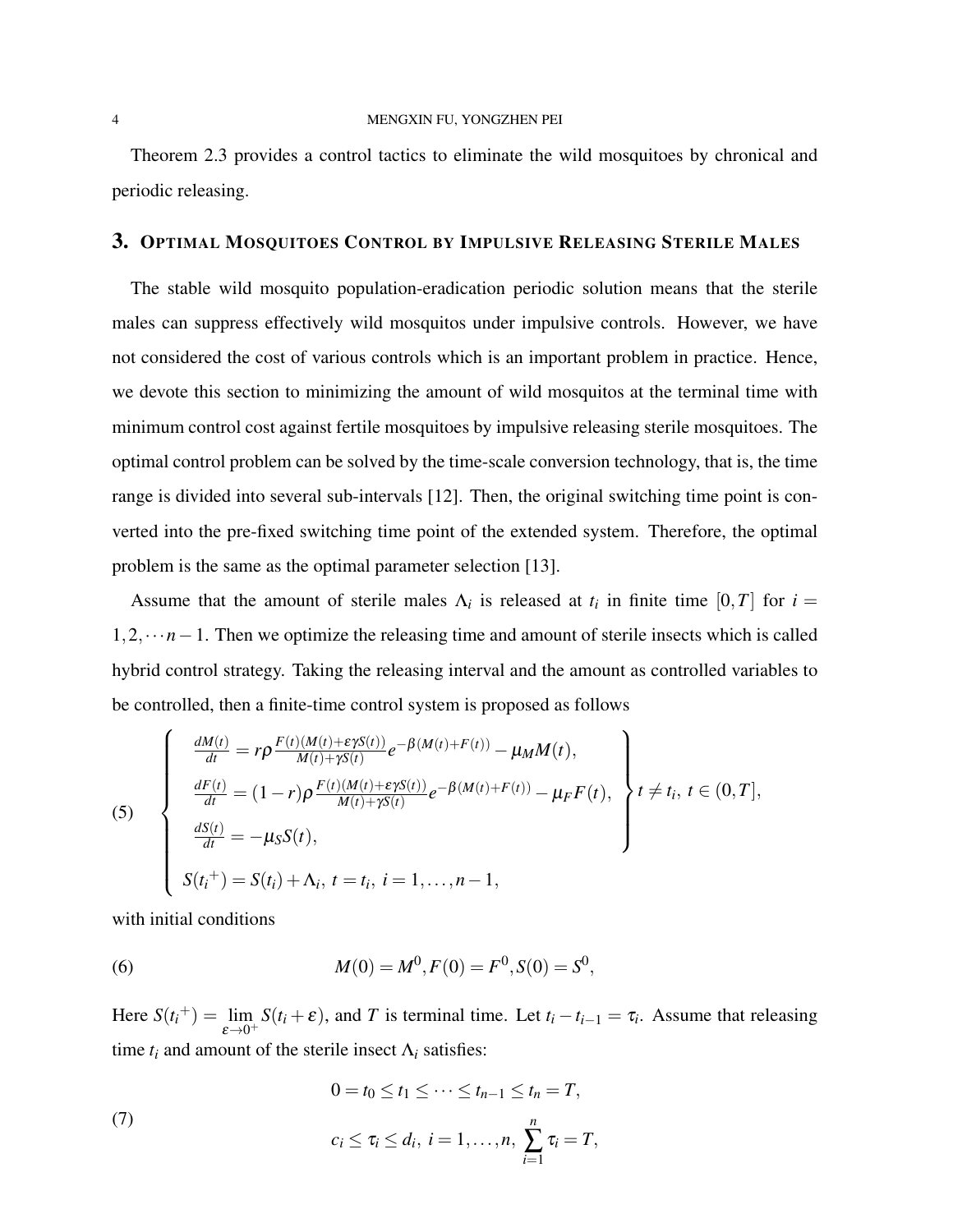<span id="page-4-0"></span>
$$
(8) \t a_i \leq \Lambda_i \leq b_i,
$$

where  $a_i$ ,  $b_i$ ,  $c_i$  and  $d_i$  are given and non-negative constants.

Denote vectors  $\tau = (\tau_1, \dots, \tau_n)^T$  and  $\Lambda = (\Lambda_1, \dots, \Lambda_{n-1})^T$ . Our optimal control problem can now be expressed as:

**(P1)** *Given the system [\(5\)](#page-3-0)* with the initial condition [\(6\)](#page-3-1), find the parameter vector pair  $(\tau, \Lambda)$ *meeting [\(7\)](#page-3-2) and [\(8\)](#page-4-0) such that the cost function*

(9) 
$$
J(\tau,\Lambda) = M(T) + F(T) + c \sum_{i=1}^{n-1} \Lambda_i
$$

*is minimized, where c is the cost of per sterile mosquito.*

Using the transformation of time scaling and time translation [\[8\]](#page-13-2), the problem (P1) can be transformed into an equivalent optimal parameter selection problem, which can then be solved based on the gradient. Define an indicator function of *I*:

<span id="page-4-3"></span><span id="page-4-1"></span>
$$
\chi_I(s) = \begin{cases} 1, & \text{if } s \in I, \\ 0, & \text{otherwise} \end{cases}
$$

Then construct the transformation from  $t \in [0, T]$  to  $s \in [0, n]$  [\[8,](#page-13-2) [14\]](#page-13-8) as follows

(10) 
$$
\frac{dt(s)}{ds} = \sum_{i=1}^{n} \tau_i \chi_{(i-1,i)}(s) \triangleq v(s) \text{ with } t(0) = 0,
$$

<span id="page-4-2"></span>which maps the releasing moment  $0, \tau_1, \tau_1 + \tau_2, \dots, \sum_{i=1}^{n-1}$  $^{n-1}_{i=1}$   $\tau_i$ , *T*, to the time point  $s = 0, 1, \dots, n$ . So system [\(5\)](#page-3-0) reduces to

(11)  
\n
$$
\begin{cases}\n\frac{dM(s)}{ds} = v(s) \{ r \rho \frac{F(s)(M(s) + \varepsilon \gamma S(s))}{M(s) + \gamma S(s)} e^{-\beta (M(s) + F(s))} - \mu_M M(s) \}, \\
\frac{dF(s)}{ds} = v(s) \{ (1 - r) \rho \frac{F(s)(M(s) + \varepsilon \gamma S(s))}{M(s) + \gamma S(s)} e^{-\beta (M(s) + F(s))} - \mu_F F(s) \}, \\
\frac{dS(s)}{ds} = -v(s) \mu_S S(s), \\
S(i^+) = S(i) + \Lambda_i, \ i = 1, ..., n - 1.\n\end{cases}
$$

with initial conditions  $(6)$ .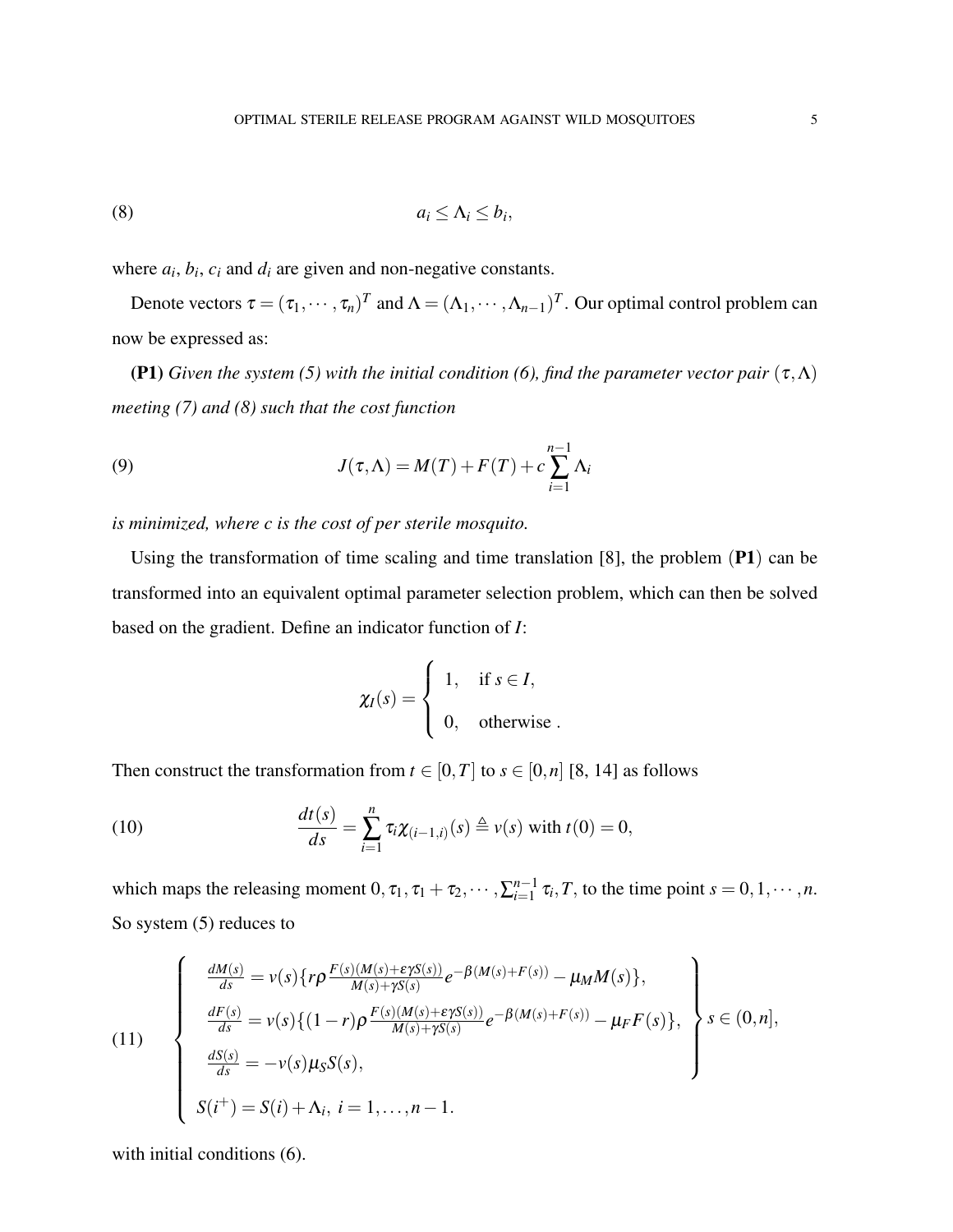<span id="page-5-0"></span>In the meantime, the cost function [\(9\)](#page-4-1) becomes to

(12) 
$$
\tilde{J}(\tau,\Lambda) = M(n) + F(n) + c \sum_{i=1}^{n-1} \Lambda_i.
$$

Then problem (P1) turns into:

 $(\tilde{P}1)$  *Given the system [\(11\)](#page-4-2)* with the initial condition [\(6\)](#page-3-1), find the parameter vector pair  $(\tau, \Lambda)$ *meeting [\(7\)](#page-3-2) and [\(8\)](#page-4-0) such that the cost function [\(12\)](#page-5-0) is minimized.*

However, this problem is still difficult to solve. So we will introduce time translation transformation. For  $i = 1, \ldots, n$ , define

(13) 
$$
M_i(s) = M(s+i-1), F_i(s) = M(s+i-1), S_i(s) = S(s+i-1), \pi_i(s) = t(s+i-1).
$$

<span id="page-5-1"></span>Then, system [\(10\)](#page-4-3) and [\(11\)](#page-4-2) as well as initial condition [\(6\)](#page-3-1) are reduced to

(14)  
\n
$$
\frac{dM_i(s)}{ds} = \tau_i \{ r \rho \frac{F_i(s)(M_i(s) + \epsilon \gamma S_i(s))}{M_i(s) + \gamma S_i(s)} e^{-\beta (M_i(s) + F_i(s))} - \mu_M M_i(s) \} \triangleq f_1^i(s),
$$
\n
$$
\frac{dF_i(s)}{ds} = \tau_i \{ (1 - r) \rho \frac{F_i(s)(M_i(s) + \epsilon \gamma S_i(s))}{M_i(s) + \gamma S_i(s)} e^{-\beta (M_i(s) + F_i(s))} - \mu_F F_i(s) \} \triangleq f_2^i(s),
$$
\n
$$
\frac{dS_i(s)}{ds} = -\tau_i \mu_S S_i(s) \triangleq f_3^i(s),
$$
\n
$$
\tilde{\pi}_i(s) = \tau_i, \ i = 1, ..., n,
$$
\n
$$
S_j(0) = S_{j-1}(1) + \Lambda_{j-1}, \ j = 2, ..., n.
$$

<span id="page-5-2"></span>with

<span id="page-5-3"></span>(15) 
$$
M_1(0) = M(0) = M^0, F_1(0) = F(0) = F^0, S_1(0) = S(0) = S^0.
$$

Then cost function [\(12\)](#page-5-0) and problem  $(\tilde{P}1)$  becomes respectively

(16) 
$$
\hat{J}(\tau,\Lambda) = M(1) + F(1) + c \sum_{i=1}^{n-1} \Lambda_i,
$$

(P1ˆ ) *Given the system [\(14\)](#page-5-1) with the initial condition [\(15\)](#page-5-2), find the parameter vector pair*  $(\tau, \Lambda)$  *meeting* (*7*) *and* (*8*) *such that the cost function* (*16) is minimized.* 

Thus  $(\hat{P}1)$  is a parameter selection problem which can be solved by normal optimization method. According to the Theorem 6.1 in [\[15\]](#page-13-9), define corresponding Hamiltonian functions *H<sup>i</sup>*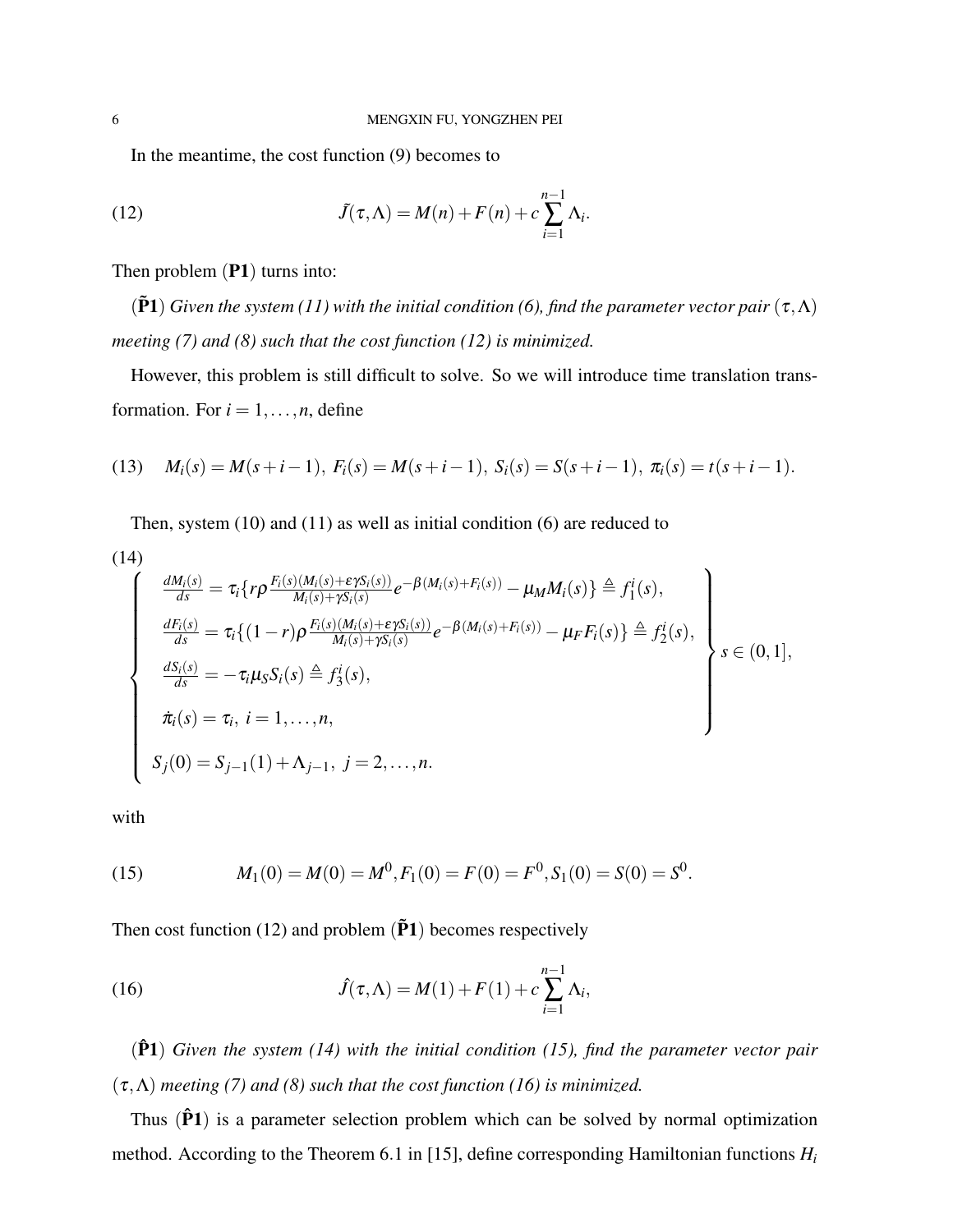<span id="page-6-0"></span>for  $i = 1, ..., n$ , (17)  $H_i(s, M_i(s), F_i(s), S_i(s), \lambda^i(s), \tau, \Lambda) = \left( \begin{array}{c} \lambda_1^i \end{array} \right)$  $\lambda_1^i(s)$   $\lambda_2^i$  $i_2^i(s)$   $\lambda_3^i$  $\binom{i}{3}(s)$   $\binom{f_1^i}{k}$ 

where  $\lambda^{i}(s) = (\lambda_1^{i})$  $\frac{i}{1}(s), \lambda_2^i$  $i_2^i(s), \lambda_3^i$  $\mathbf{z}_3^t(s)$ ) is the corresponding costate determined by the following costate equations

$$
\dot{\lambda}_{1}^{i}(s) = -\tau_{i} \Bigg\{ \lambda_{1}^{i}(s) \left( r \rho \frac{F_{i}(\gamma S_{i} - \varepsilon \gamma S_{i})}{(M_{i} + \gamma S_{i})^{2}} e^{-\beta(M_{i} + F_{i})} - \beta r \rho \frac{F_{i}(M_{i} + \varepsilon \gamma S_{i})}{M_{i} + \gamma S_{i}} e^{-\beta(M_{i} + F_{i})} - \mu_{M} \right) \n+ \lambda_{2}^{i}(s) \left( (1 - r) \rho \frac{F_{i}(\gamma S_{i} - \varepsilon \gamma S_{i})}{(M_{i} + \gamma S_{i})^{2}} e^{-\beta(M_{i} + F_{i})} - \beta (1 - r) \rho \frac{F_{i}(M_{i} + \varepsilon \gamma S_{i})}{M_{i} + \gamma S_{i}} e^{-\beta(M_{i} + F_{i})} \right) \Bigg\},
$$

$$
\dot{\lambda}_2^i(s) = -\tau_i \Bigg\{ \lambda_1^i(s) \left( r \rho \frac{M_i + \varepsilon \gamma S_i}{M_i + \gamma S_i} e^{-\beta (M_i + F_i)} - \beta r \rho \frac{F_i(M_i + \varepsilon \gamma S_i)}{M_i + \gamma S_i} e^{-\beta (M_i + F_i)} \right) \n+ \lambda_2^i(s) \left( (1 - r) \rho \frac{M_i + \varepsilon \gamma S_i}{M_i + \gamma S_i} e^{-\beta (M_i + F_i)} - \beta (1 - r) \rho \frac{F_i(M_i + \varepsilon \gamma S_i)}{M_i + \gamma S_i} e^{-\beta (M_i + F_i)} - \mu_F \right) \Bigg\},
$$

$$
\dot{\lambda}_{3}^{i}(s) = -\tau_{i} \Bigg\{ \lambda_{1}^{i}(s) \left( r \rho \frac{F_{i} \varepsilon \gamma(M_{i} + \gamma S_{i}) - F_{i}(M_{i} + \varepsilon \gamma S_{i}) \gamma}{(M_{i} + \gamma S_{i})^{2}} e^{-\beta(M_{i} + F_{i})} \right) \n+ \lambda_{2}^{i}(s) \left( (1 - r) \rho \frac{F_{i} \varepsilon \gamma(M_{i} + \gamma S_{i}) - F_{i}(M_{i} + \varepsilon \gamma S_{i}) \gamma}{(M_{i} + \gamma S_{i})^{2}} e^{-\beta(M_{i} + F_{i})} \right) - \lambda_{3}^{i}(s) \mu_{S} \Bigg\},\
$$

with boundary conditions

(18) 
$$
\begin{cases} \lambda_1^n(1) = 0, \lambda_2^n(1) = 0, \lambda_3^n(1) = 1, \\ \lambda_1^i(1) = \lambda_1^{i+1}(0), \lambda_2^i(1) = \lambda_2^{i+1}(0), \lambda_3^i(1) = \lambda_3^{i+1}(0), i = 1, ..., n-1. \end{cases}
$$

Denote

$$
y(s) = (F(s), M(s), S(s))^{T}
$$
,  $y_i(0) = \psi^{i-1}(y_{i-1}(1), \Lambda_{i-1}).$ 

Hence, according to the system [\(14\)](#page-5-1), for  $i = 2, ..., n$  we get

$$
\psi^{i-1}(y_{i-1}(1), \Lambda_{i-1}) = \left(M_{i-1}(1), F_{i-1}(1), S_{i-1}(1) + \Lambda_{i-1}\right)^T.
$$

 $f_1^i(s)$   $f_2^i$ 

 $f_2^i(s)$   $f_3^i$ 

 $\frac{r i}{3}(s)$   $\Big)^T$ ,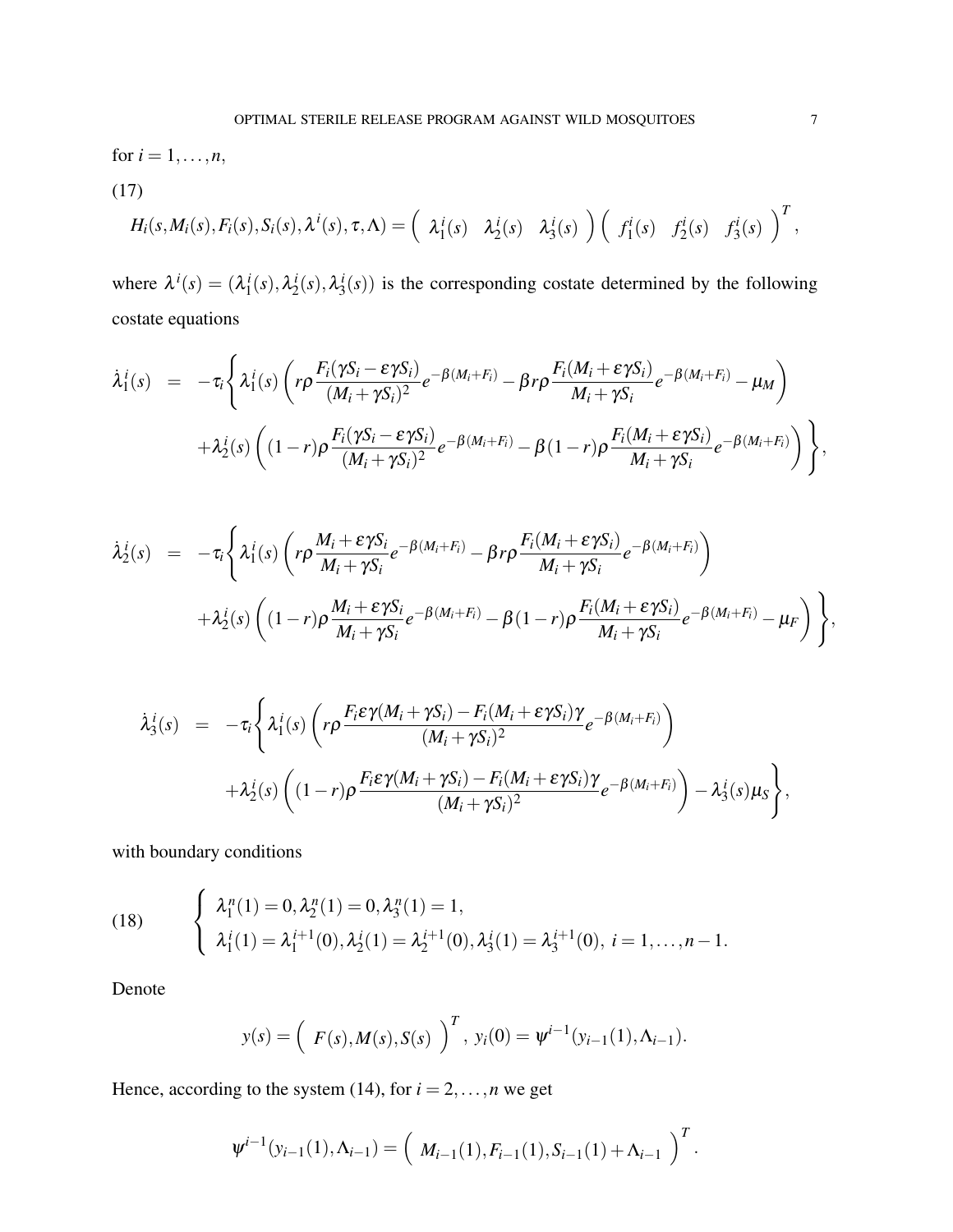Therefore, the corresponding gradient of the cost function [\(16\)](#page-5-3) relative to the parameters  $\tau_i$ and  $\Lambda_k$  are determined as

$$
\nabla_{\tau_j} J(\tau, \Lambda) = \int_0^1 \sum_{i=1}^n \frac{\partial H_i(s, M_i(s), F_i(s), S_i(s), \lambda_i(s), \tau, \Lambda)}{\partial \tau_j} ds
$$
  
(19)  

$$
= \int_0^1 \left\{ \lambda_1^j \left( \frac{r \rho F_j(M_j + \epsilon \gamma S_j)}{M_j + \gamma S_j} e^{-\beta(M_j + F_j)} - \mu_M M_j \right) + \lambda_2^j \left( \frac{(1 - r) \rho F_j(M_j + \epsilon \gamma S_j)}{M_j + \gamma S_j} e^{-\beta(M_j + F_j)} - \mu_F F_j \right) - \lambda_3^j \mu_S S_j \right\} ds
$$

for  $j = 1, 2, \dots n$ , and

(20)  
\n
$$
\nabla_{\Lambda_k} \hat{J}(\tau, \Lambda) = c + \sum_{i=1}^{n-1} \lambda^{i+1} (0)^T \frac{\partial \psi^i(y_i(1), \Lambda_i)}{\partial \Lambda_k}
$$
\n
$$
= c + \left( \lambda_1^{k+1} (0) \lambda_2^{k+1} (0) \lambda_3^{k+1} (0) \right) \begin{pmatrix} 0 \\ 0 \\ 1 \end{pmatrix}
$$
\n
$$
= c + \lambda_3^{k+1} (0)
$$

for  $k = 1, 2, \cdots n-1$ .

Specially, if sterile insects are released *n* times at regular intervals  $\tau$  on [0,*T*], then  $n\tau = T$ . Thus the released amounts of sterile insects  $\Lambda_i$  meeting constraint [\(8\)](#page-4-0) are optimally selected. So we get a amount control model:

<span id="page-7-0"></span>(21)  

$$
\begin{cases}\n\frac{dM(t)}{dt} = r\rho \frac{F(t)(M(t) + \varepsilon \gamma M_S(t))}{M(t) + \gamma S(t)} e^{-\beta (M(t) + F(t))} - \mu_M M(t), \\
\frac{dF(t)}{dt} = (1 - r)\rho \frac{F(t)(M(t) + \varepsilon \gamma S(t))}{M(t) + \gamma S(t)} e^{-\beta (M(t) + F(t))} - \mu_F F(t), \\
\frac{dS(t)}{dt} = -\mu_S S(t), \\
S(i\tau^+) = S(i\tau) + \Lambda_i, t = i\tau, i = 1, 2, \dots, n - 1.\n\end{cases}
$$

with initial conditions [\(6\)](#page-3-1). Our optimal control problem can now be formulated:

(P2) *Given a system [\(21\)](#page-7-0), under the initial condition [\(6\)](#page-3-1), find a vector of release parameters for sterile insects* Λ *fulfilling [\(8\)](#page-4-0) such that the cost function*

(22) 
$$
J(\Lambda) = M(T) + F(T) + c \sum_{i=1}^{n-1} \Lambda_i
$$

*is minimized.*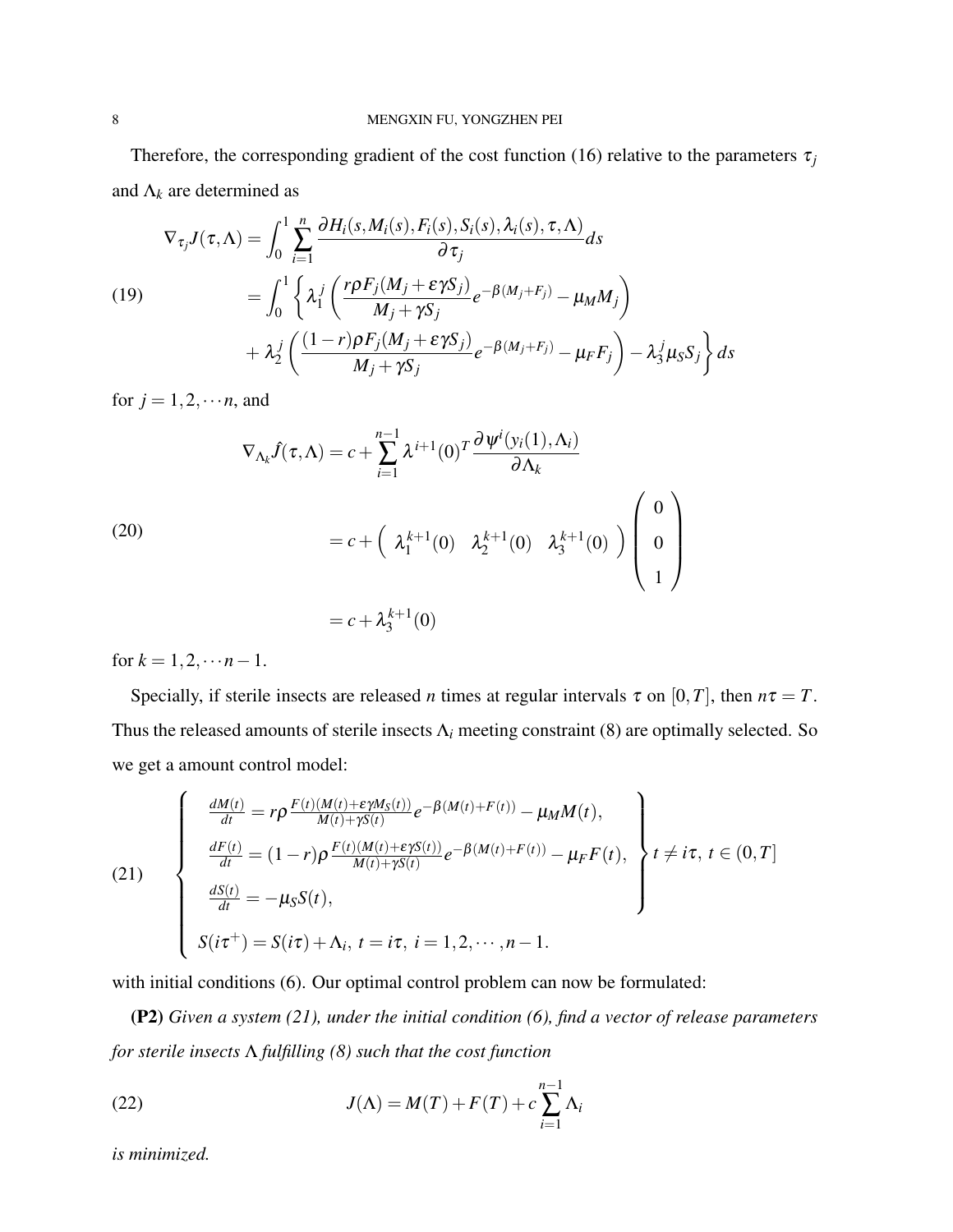Similarly, after the time scaling transform and time translation, system [\(21\)](#page-7-0) reduces to

(23)  
\n
$$
\frac{dM_i(s)}{ds} = f_1^i(s) = \tau \{ r \rho \frac{F_i(s)(M_i(s) + \epsilon \gamma S_i(s))}{M_i(s) + \gamma S_i(s)} e^{-\beta(M_i(s) + F_i(s))} - \mu_M M_i(s) \},
$$
\n
$$
\frac{dF_i(s)}{ds} = f_2^i(s) = \tau \{ (1 - r) \rho \frac{F_i(s)(M_i(s) + \epsilon \gamma S_i(s))}{M_i(s) + \gamma S_i(s)} e^{-\beta(M_i(s) + F_i(s))} - \mu_F F_i(s) \},
$$
\n
$$
\frac{dS_i(s)}{ds} = f_3^i(s) = -\tau \mu_S S_i(s),
$$
\n
$$
\pi_i(s) = \tau, \quad i = 1, ..., n,
$$
\n
$$
S_j(0) = S_{j-1}(1) + \Lambda_{j-1}, \quad j = 2, ..., n.
$$

and [\(15\)](#page-5-2). And the ultimate cost function is

(24) 
$$
\hat{J}(\Lambda) = M_n(1) + F_n(1) + c \sum_{i=1}^{n-1} \Lambda_i.
$$

According the definition of Hamiltonian function in [\(17\)](#page-6-0), then the costate equations with boundry conditions and the gradient of [\(24\)](#page-8-0) on Λ*<sup>k</sup>* are obtained.

# 4. COMPUTE AND SIMULATION

| Parameter             | Value                     | Unit       |
|-----------------------|---------------------------|------------|
| r                     | 0.5                       |            |
| ρ                     | 6.66                      | $day^{-1}$ |
| $\mu_M, \mu_F, \mu_S$ | $1/13$ , $1/15$ , $1/8.5$ | $day^{-1}$ |
| B                     | $3.026 \times 10^{-4}$    |            |
| γ                     | 0.91                      |            |
| ε                     | 0.015                     |            |

<span id="page-8-0"></span>Table 1. Parameter values for the system [\(1\)](#page-1-0)[\[1\]](#page-12-0).

The genetic algorithm (GA) is a search technique used in computing to find exact or approximate solutions to optimization and search problems. Nowadays the toolbox of genetic algorithm is used in Matlab to solve the continuous optimization problems. In this section, we will apply gradient descent (GD) and genetic algorithm (GA) to solve the optimal control strategy for suppressing wild mosquitoes.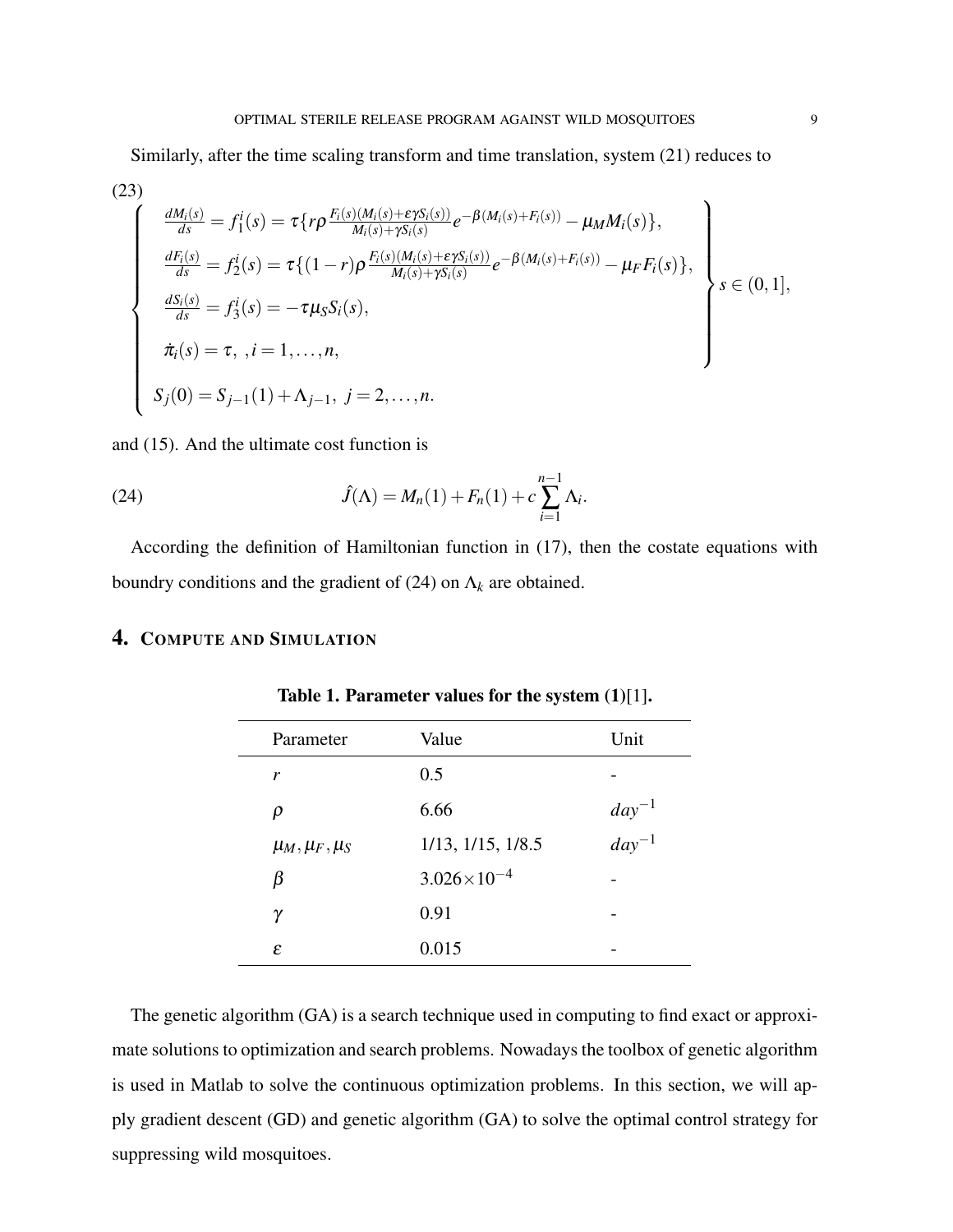Some parameters derive from reference [\[2\]](#page-12-1) in which sterile mosquitoes were released by an open-release field trial in Guangzhou with the highest dengue transmission rate in China. In our simulation, taking days as the unit of time, the total optimal control time is 63 days, that is,  $T = 63$ . Assume that the sterile mosquitoes are released  $N - 1 = 8$  times in variable amounts. Take the production and release cost of a sterile mosquito as  $c = 0.0002$ . Other parameter values shown in Table 1 derive from [\[1\]](#page-12-0). Then, assuming that sterile mosquitoes are free, the equilibria of wild mosquitoes are  $\hat{M} = 5999$  and  $\hat{F} = 6923$  for model [\(1\)](#page-1-0) so that the total amount of wild mosquitoes is up to 12923. We take them as the initial levels in the following simulations. Moreover, according to the expression of  $\Lambda_{crit}$  in section 2, the critical value is  $2.284 \times 10^5$ . Thus sterile mosquitoes are released eight times and  $2.284 \times 10^5$  every time. So the total amount of sterile mosquitoes reach  $1.827 \times 10^6$  and the cost value and wild mosquitoes at the terminal time are 1584.22 and 1219, respectively. In addition, in the following simulation, we restrict  $1 \le \tau_i \le 10$ , and  $\sum_{i=1}^n \tau_i = T$  and set  $1 \times 10^4 \le \Lambda_i \le 3 \times 10^5$ .

## 4.1. Numerical simulation of gradient descent (GD).

Referring to the algorithm in [\[8,](#page-13-2) [16\]](#page-13-10), the optimization strategies were solved numerically using gradient descent method on the Matlab.

### Simulation 1. Optimal release time interval and release amount

Taking the initial impulsive control time intervals as  $\tau_i = 7$  for  $i = 1, 2, \dots, 8$  and starting with a initial release amount  $\Lambda_0$   $=$   $(2.284\times10^5, 2.284\times10^5, 2.284\times10^5, 2.284\times10^5, 1\times10^4, 1.65\times$  $10^5$ , 2.284 ×  $10^5$ , 2.284 ×  $10^5$ ), we obtain that the cost value  $J_0 = 1631.96$  and the total wild mosquito population  $M(T) + F(T) = 1323$  at  $T = 63$ . Then we solve the optimal problem and obtain a set of optimal release intervals

$$
\tau^* = (1, 7.2761, 7.2663, 7.3544, 7.4387, 7.5012, 7.5581, 7.6052, 10)
$$

and optimized release amounts

$$
\Lambda^* = (1.778 \times 10^5, 1.873 \times 10^5, 2.119 \times 10^5, 2.257 \times 10^5, 2.328 \times 10^5, 2.368 \times 10^5, 2.372 \times 10^5, 2.179 \times 10^5)
$$

which are described by Figure 1 (a). Accordingly the minimum cost is  $J^* = 1438.28$  while the total wild mosquito population at the terminal time is  $M^*(T) + F^*(T) = 1093$ .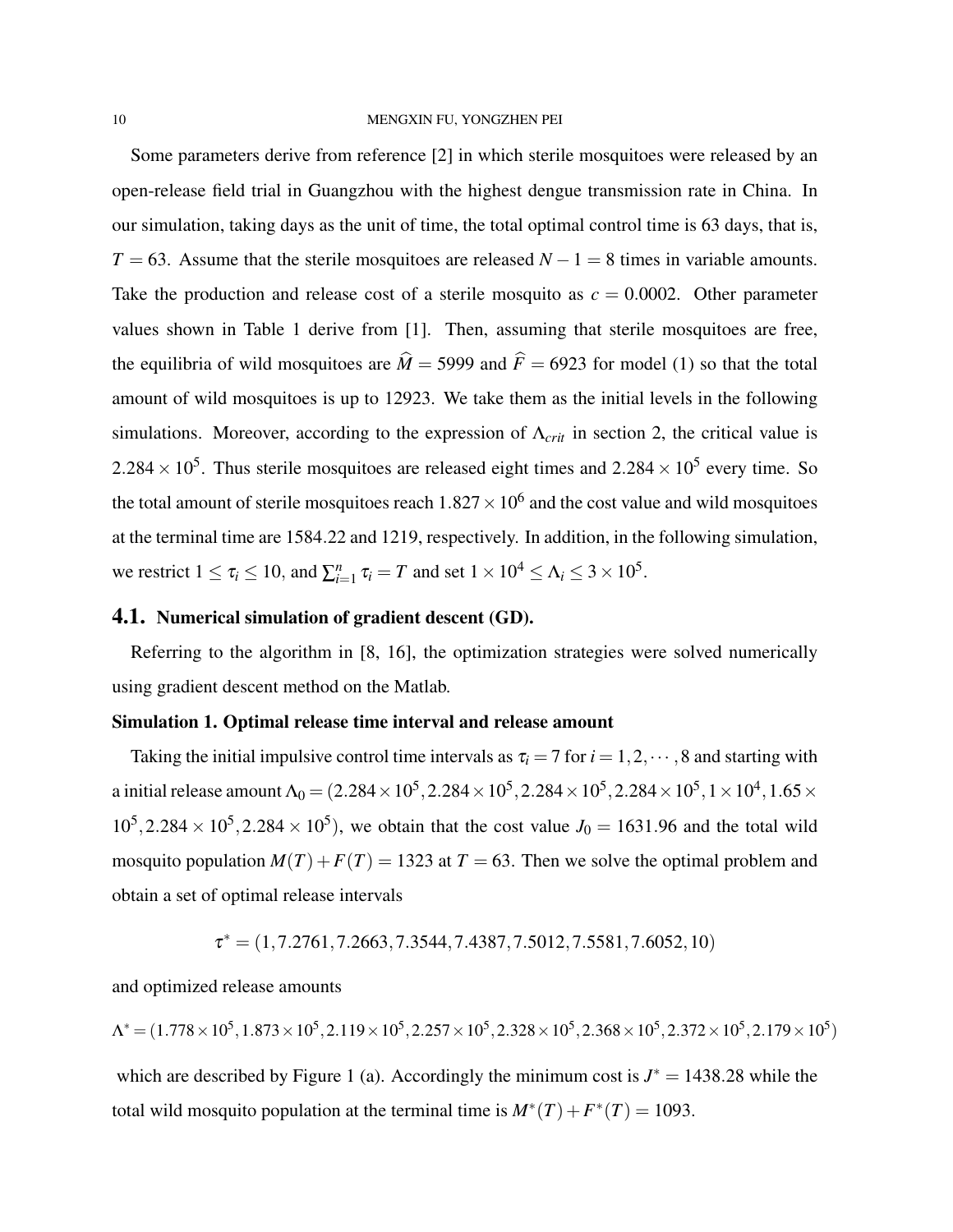

FIGURE 1. Comparison of two optimal control strategies. (a) Release strategy of the hybrid optimal control. (b) Release strategy of the optimal amount control. (c) Comparisons of total wild mosquitoes population under different controls. (d) Comparisons of sterile mosquitoes under different controls.

### Simulation 2. Optimal release amount at fixed moment

We take the same initial conditions as the optimized control above, then obtain the optimal release amount

$$
\Lambda^* = (1.913 \times 10^5, 1.965 \times 10^5, 2.204 \times 10^5, 2.321 \times 10^5, 2.3723 \times 10^5, 2.399 \times 10^5, 2.3985 \times 10^5, 1.323 \times 10^5)
$$

which is displayed in Figure 1 (b). The corresponding cost value  $J^* = 1578.35$ , while the total amount of wild mosquitoes at terminal time is  $M^*(T) + F^*(T) = 1240$ .

Comparison of two optimal control strategies shows that the hybrid control is more advantageous. In addition, it is found that wild mosquito populations continue to decline as the amount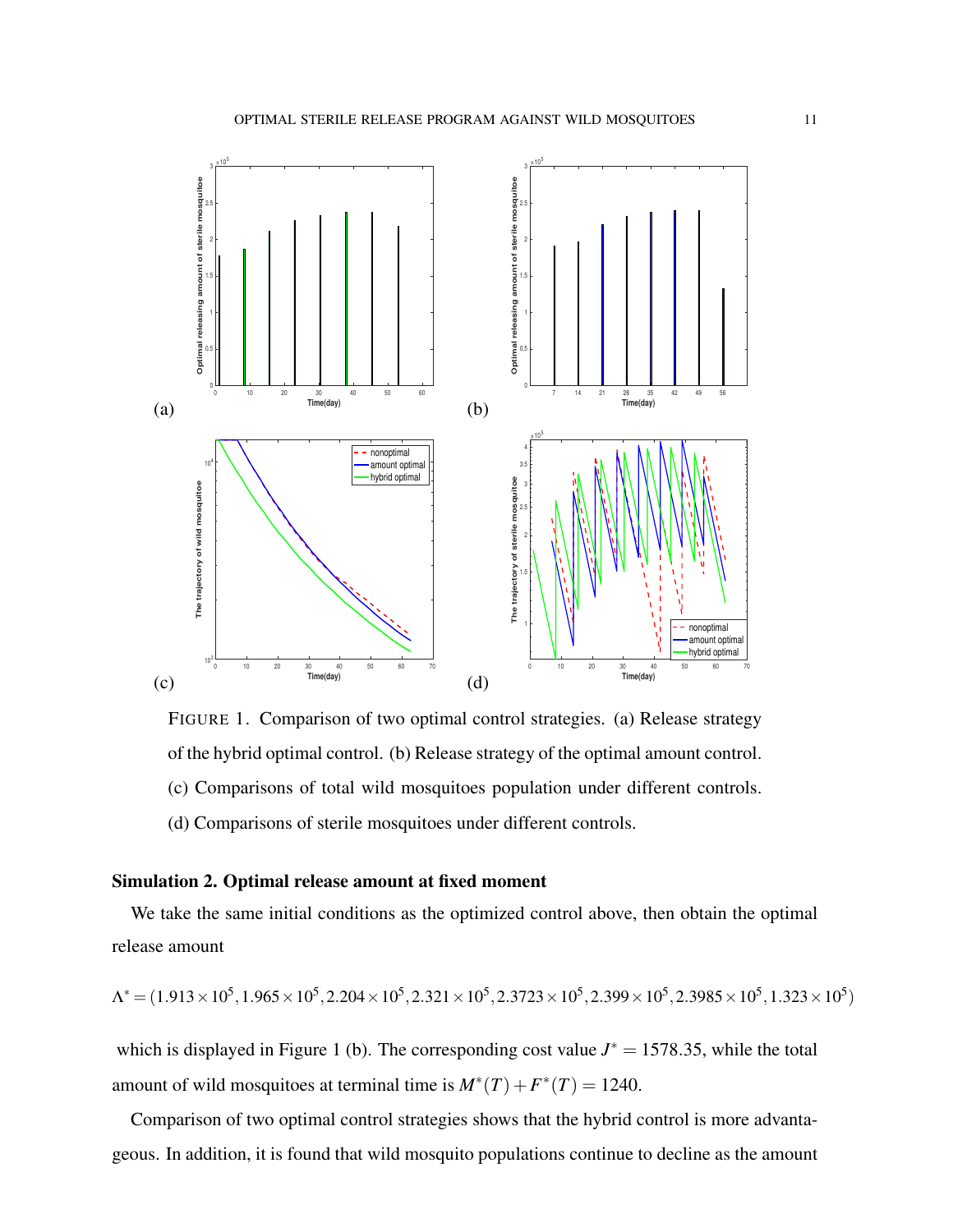of releases increases. However, even if the release reaches the upper limit, the wild mosquitoes cannot be eliminated either in the short term.

### **4.2.** Numerical simulation of genetic algorithm  $(A)$ .

Choosing the same initial conditions as the above simulation, we use the genetic algorithm to solve two optimal control strategies. Then for the hybrid control, optimal release time interval and amount respectively are

$$
\tau^* = (1,1,1,10,10,10,10,10,10)
$$

and

 $\Lambda^* = (1.805 \times 10^5, 1.302 \times 10^5, 1.117 \times 10^5, 2.019 \times 10^5, 2.692 \times 10^5, 2.341 \times 10^5, 2.578 \times 10^5, 2.533 \times 10^5)$ .

Further, for the amount control, optimal release amount is

 $\Lambda^* = (1.886 \times 10^5, 2.195 \times 10^5, 2.142 \times 10^5, 2.24 \times 10^5 2.388 \times 10^5, 2.373 \times 10^5, 2.452 \times 10^5, 1.332 \times 10^5).$ 

The corresponding results of both algorithms are list in the Table 2.

| Type of                 | Cost    | Amount of wild mosquitoes | Total amount          |
|-------------------------|---------|---------------------------|-----------------------|
| control                 | value   | at the terminal time.     | released              |
| Without control         |         | 12922                     | $\theta$              |
| Non-optimal control     | 1631.96 | 1323                      | $1.545 \times 10^{6}$ |
| Periodic pulsed control | 1584.22 | 1219                      | $1.827 \times 10^6$   |
| GD for amount control   | 1578.35 | 1240                      | $1.690 \times 10^{6}$ |
| GD for hybrid control   | 1438.28 | 1093                      | $1.727 \times 10^{6}$ |
| GA for amount control   | 1578.55 | 1238                      | $1.701 \times 10^6$   |
| GA for hybrid control   | 1474.87 | 1147                      | $1.639 \times 10^{6}$ |

Table 2: Comparison of different control tactics and algorithms.

Our numerical simulations show that impulsive controls radically reduce the level of wild mosquitos. Futhermore, the results of both optimization algorithms are similar and the result of hybrid control is superior to the amount control and periodic impulsive control in terms of the minimal objective function, the lower releasing amount and the lesser wild mosquitos at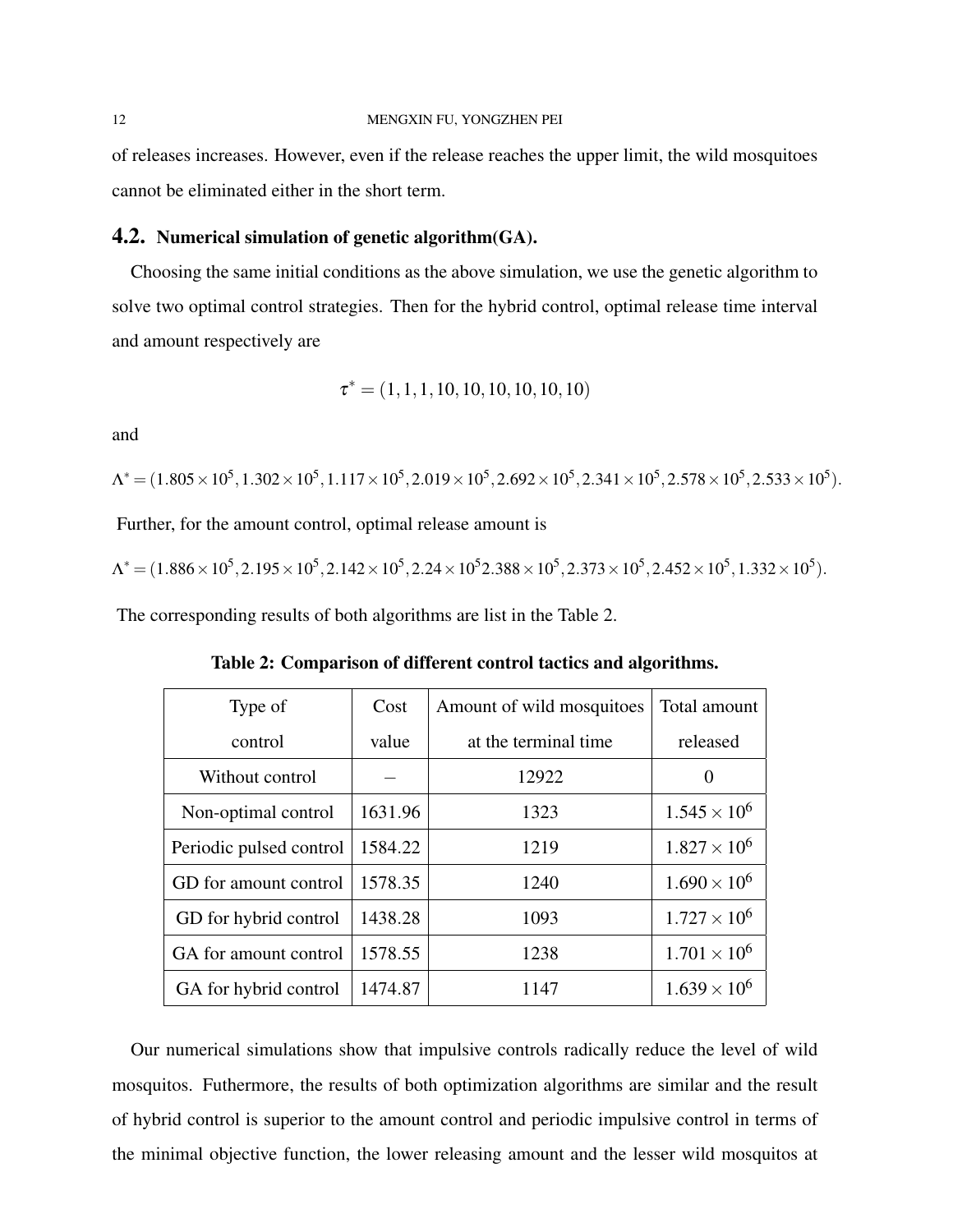the terminal time. Even so, there is no significant difference among various impulsive control measures in which sterile mosquitoes are released eight times.

# 5. CONCLUSION

SIT is an environmentally friendly and species-specific control tool for suppressing Aedes albopictus. According to Theorem 3, wild mosquitoes will become extinct after chronical SIT control. But it is not realistic so that the impulsive control tactics with alterable pulse times and releasing amounts in finite time restraining wild mosquitoes are established. The corresponding impulsive optimal problem are constituted and translated into continuous parameter selection problem by means of the transformation of time-scaling and time translation. Then simulations and optimal control strategies based on gradient descent and genetic algorithm are given. Simulations indicate that hybrid control is superior to the amount control and periodic impulsive control in terms of the objective function, the total release amount and the amount of wild mosquitos at the terminal time.

# CONFLICT OF INTERESTS

The author(s) declare that there is no conflict of interests.

### **REFERENCES**

- <span id="page-12-0"></span>[1] M.S. Aronna, Y. Dumont, On nonlinear pest/vector control via the sterile insect technique: Impact of residual fertility, Bull. Math. Biol. 82 (2020), 110. [https://doi.org/10.1007/s11538-020-00790-3.](https://doi.org/10.1007/s11538-020-00790-3)
- <span id="page-12-1"></span>[2] X. Zheng, D. Zhang, Y. Li, C. Yang, et al. Incompatible and sterile insect techniques combined eliminate mosquitoes, Nature. 572 (2019), 56–61. [https://doi.org/10.1038/s41586-019-1407-9.](https://doi.org/10.1038/s41586-019-1407-9)
- <span id="page-12-2"></span>[3] K. Renee Fister, M.L. McCarthy, S.F. Oppenheimer, C. Collins, Optimal control of insects through sterile insect release and habitat modification, Math. Biosci. 244 (2013), 201–212. [https://doi.org/10.1016/j.mbs.20](https://doi.org/10.1016/j.mbs.2013.05.008) [13.05.008.](https://doi.org/10.1016/j.mbs.2013.05.008)
- <span id="page-12-3"></span>[4] R. Anguelov, Y. Dumont, J. Lubuma, Mathematical modeling of sterile insect technology for control of anopheles mosquito, Computers Math. Appl. 64 (2012), 374–389. [https://doi.org/10.1016/j.camwa.2012.02.](https://doi.org/10.1016/j.camwa.2012.02.068) [068.](https://doi.org/10.1016/j.camwa.2012.02.068)
- <span id="page-12-4"></span>[5] L. Cai, S. Ai, J. Li, Dynamics of mosquitoes populations with different strategies for releasing sterile mosquitoes, SIAM J. Appl. Math. 74 (2014), 1786–1809. [https://doi.org/10.1137/13094102x.](https://doi.org/10.1137/13094102x)